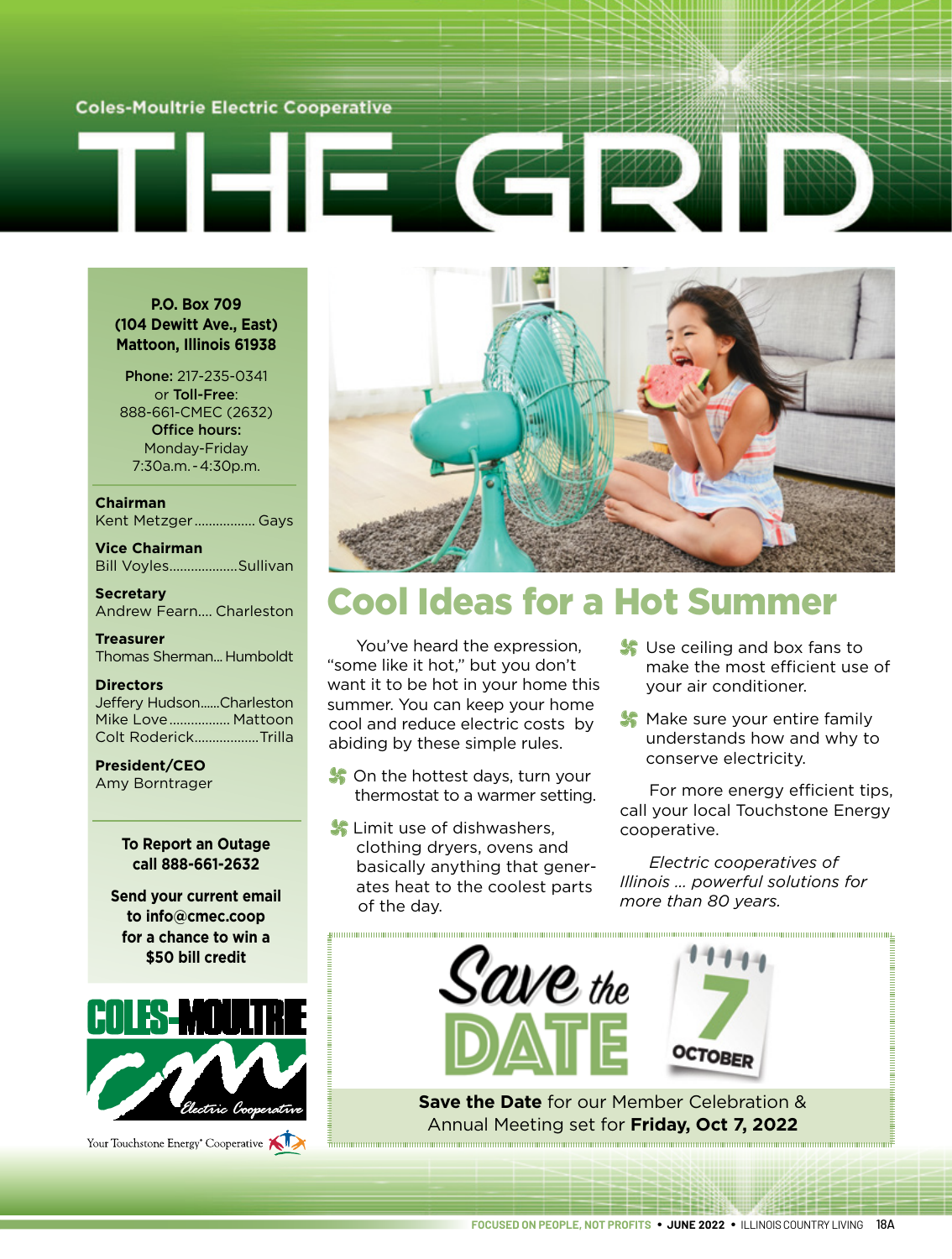## Gloving Training held April 4-8 for CMEC **Lineworkers**



Linemen Mitch Stanciu (left) and Brock Cook



Nominating Petitions for Districts One and Seven are due August 8, 2022. Interested members may contact us: **info@cmec.coop.**

### Find Your Name and Win \$50

 $\bar{\bar{\pi}}$ unnammannammannammannammannammannammannamma $\bar{\bar{\pi}}$ 

Find your name hidden inside this issue of The Grid and receive a \$50 bill credit. Credit must be claimed by the end of each month in which this newsletter is published.



We wait and countdown to the opening of The Great Pumpkin Patch each fall, but did you know the Homestead Bakery is open all year? They are located in Amish Country near The Great Pumpkin Patch at 1749 CR 1900 N, Arthur. They are open Tuesday – Friday, 9 a.m. – 5 p.m. and Saturday, 9 a.m. – 3 p.m. and online at the200acres.com. They are famous for their iced

> pumpkin cookies but have a full line of made-from-scratch breads, cinnamon rolls and 18 flavors of angel food cake.

### **Energy Efficiency** Tip of the Month



If you're looking to add smart technology to your home, consider smart plugs. Smart plugs are inexpensive and can be used to control lighting and other electronic devices through a smart phone app.

With smart plugs, you can conveniently manage lighting, home office equipment, video game consoles and more. By powering off unused devices when you're away, you can save energy (and money!). Source: energystar.gov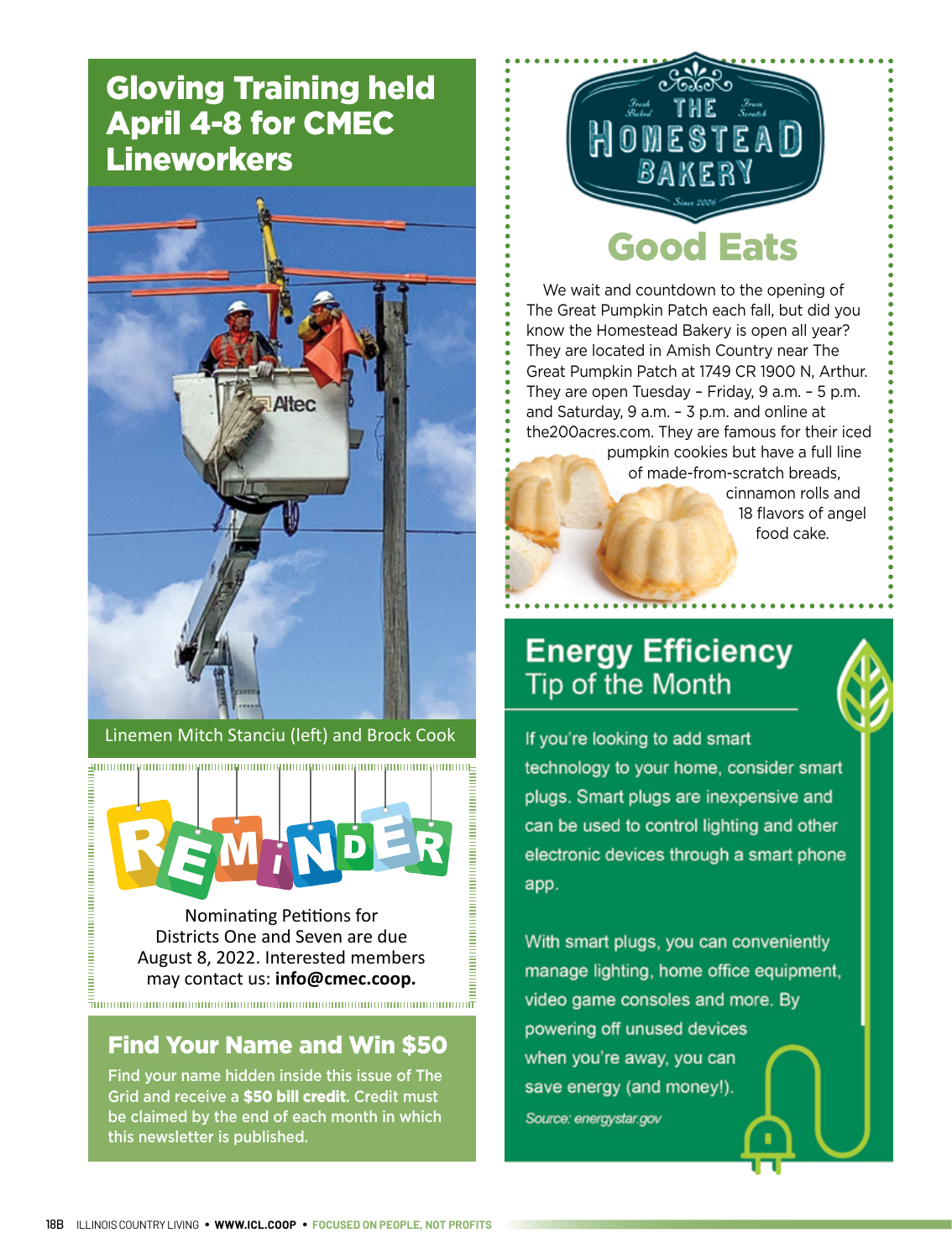

# Making Time

Mike and Kay House, of Ashmore, have been CMEC members their entire married life and farmed until they had to stop because of age and health. With more time on their hands, a friend suggested making something out of old farm equipment. Mike started making clocks out of farm planter plates and shell boxes. His hobby soon expanded to include John Deere dinner plates, graniteware, tin signs and more. Folks were impressed and started ordering clocks for Christmas presents. He welcomes ideas and can put a clock in about anything. For more information contact 217-254-2183.

# **Five Tips for Hiring an Electrician**

A licensed electrician can help with a variety of home projects from lighting upgrades to full renovations. Keep the following tips in mind if you're looking to hire an electrician.



### **1. Hire a licensed, qualified electrician for the job.**

Look for a master electrician to manage the project. Master electricians have the most experience and will often oversee the work of a journey-level electrician or apprentice.

- **2. Make sure the electrician is insured.**  Seasoned electricians know the importance of protecting themselves in case of an accident.
- **3. Read** *all* **the reviews.**

Hire an electrician that has several positive reviews – not just one or two. Read reviews on different sites, like Nextdoor, Yelp and HomeAdvisor, and consider asking your neighbors for recommendations.

### **4. Determine your budget. Get two quotes.**

Knowing your budget upfront helps move the process along. Prices can greatly vary, so get multiple quotes (at least two).

### **5. Talk timeline.**

Some electricians accidentally overbook projects. If your job is time-sensitive, convey that early on and discuss a realistic timeline with the electrician.